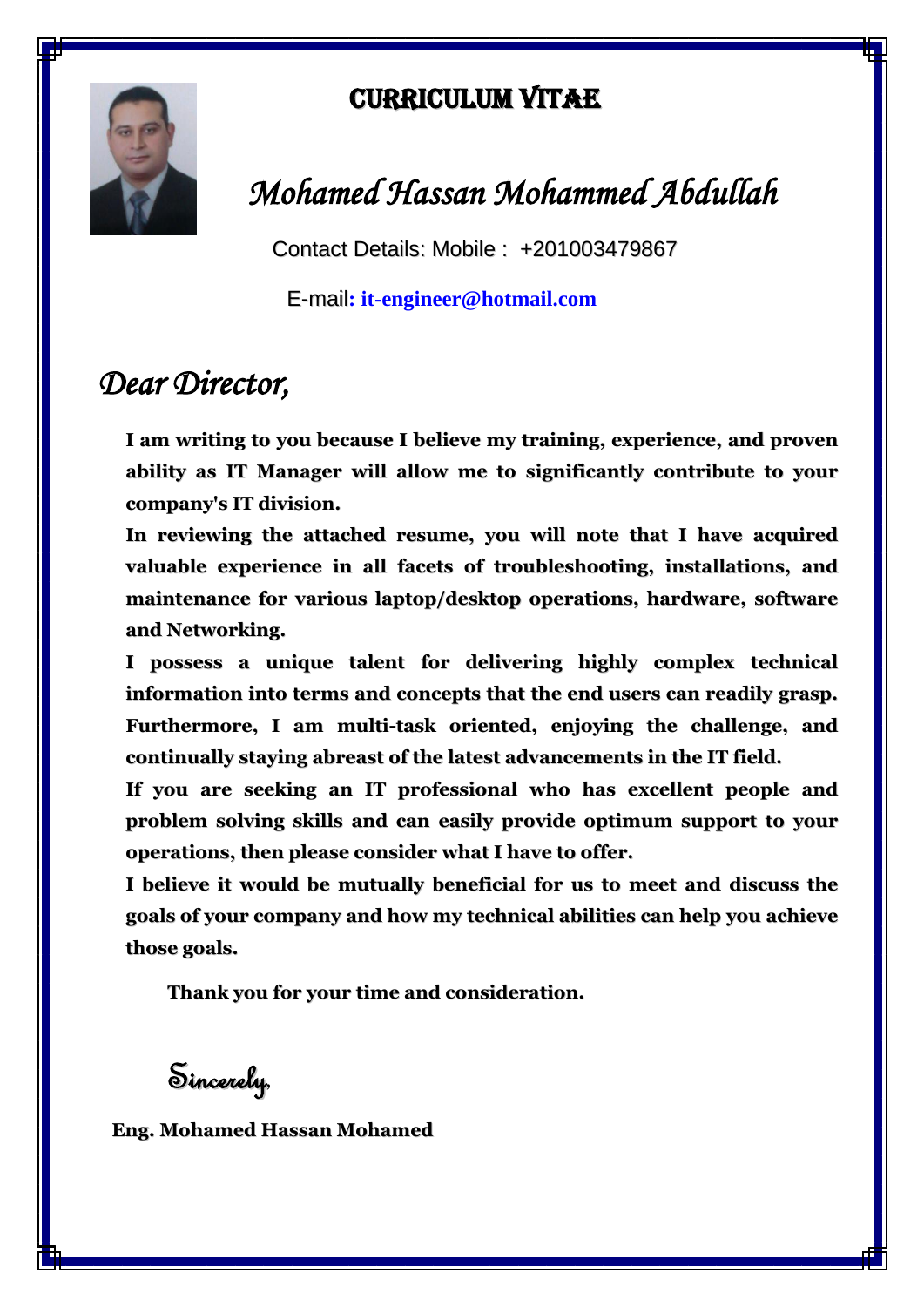| Address                                                | : Mansoura. Egypt.                                  |
|--------------------------------------------------------|-----------------------------------------------------|
| $\blacktriangleright$ Nationality                      | : Egyptian.                                         |
| Date of Birth                                          | : $16\frac{07}{1983}$ .                             |
| $\blacktriangleright$ Religion                         | : Muslim.                                           |
| $\blacktriangleright$ Marital Status                   | : Married.                                          |
| Military Service                                       | : Exempted.                                         |
| Position                                               | : IT Manager.                                       |
| <b>Graduation:</b><br>$\blacktriangleright$ University | : High Institute of Management and Computer Science |
|                                                        | : B.A of Management and Computer Science            |
| $\blacktriangleright$ Certificate                      |                                                     |
| $\blacktriangleright$ Graduation Year                  | $:$ May 2004                                        |
| Graduation Grad : Very good                            |                                                     |
|                                                        | Graduation Project: Design Of Web Site Pages        |

#### **Careers History:**

### **Form: Feb 2010 to: until Now**

**At present I working in Cairo Express Co. And Grand Cruises Co as IT Manager. The Fleet {MS Grand Rose - MS GRAND PALM - MS SUNTIMES - MS GRAND PREZIOSA - MS Grand Sun -MS GRAND GLORY - MS GRAND STAR - MS NILE BEAUTY - MS NILE ROMANCE} – karnak Mall - Shedwan Golden beach hotels .**

**IT Manager Job Description.**

**IT Manager working with Cairo Express Company. And Grand Cruises Co. it consists of a group of nine floating hotels and Karnak Mall, in charge for Shedwan Golden beach hotels.**

**I Working on planning and organizing, directing and controlling operations of information systems, data processing and the development of the computer where you run Computer Management software and communications and networks and work to discover devices and networks operating system that are privy to all the hardware, software and familiar with the network operating systems and Provide guidance for new users of current technology and training used and maintain all data on the equipment and provide network access for all staff and enter the address of each device and how to access it easily and troubleshoot and work programs to protect the devices**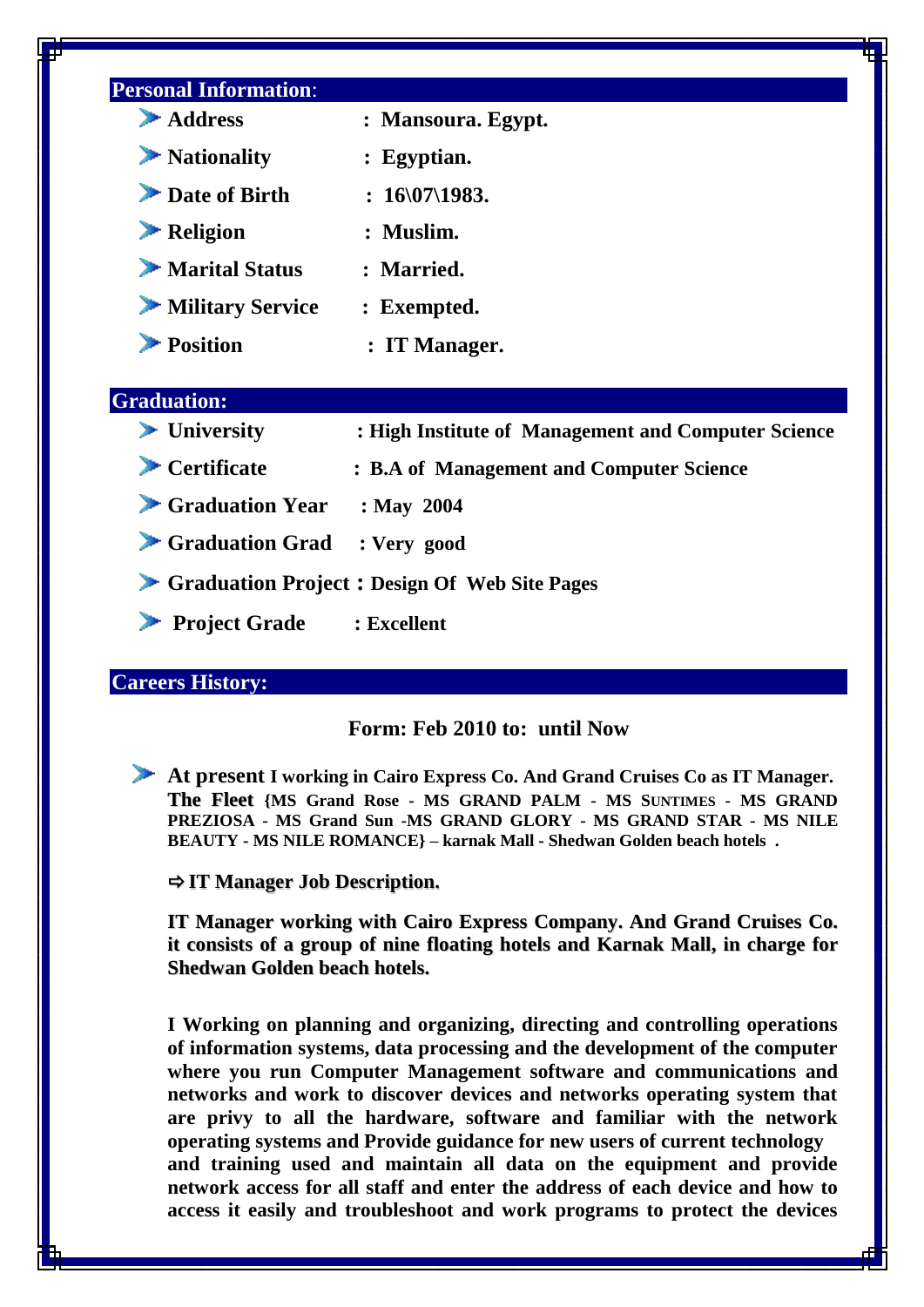**and e-mail and work on constant communication with floating hotels The company through the Department of Information Technology, charge d'affaires of communication between devices in hotels and protection work Standing between them and the company, responsible for hardware and software and maintaining a disaster recovery plan in all aspects of IT management.**

#### **Form: Jan 2008 to: Feb 2010**

**I worked in Shedwan Golden Hotel and Shedwan Garden Hotel In addition work with Cairo express travel as Assistant IT Manager.**

**Assistant IT Manager Job Description.**

**I Worked in Shedwan Golden Hotel And Shedwan Garden Hotel And Cairo Express Company Assistant IT Manager Section I Was Also Responsible For All The Equipments Which Located In The Branches And I Was Responsible too For Some Branches In Luxor And Sharm Al-Sheikh - I was responsible To Make Control Of All The Kinds Of Programs - I made Maintenance and Repairing for the Safe Boxes Which Located In Shdwan Golden and Garden with Electronic System and Make Programming For the Safe Box.**

**I made Control For The Program Which Responsible For The Central Operator In Shedwan Golden And Shedwan Garden IT know Ned By ( Call Account ) And Make Daily Report For All Calls Which Located In The Program .I Was Responsible for (Remote desktop Connection) for the Equipment's Branch.** 

#### **Form: Oct 2005 to: Nov 2006**

**I worked in Egyptian International Motors CO (EIM) as Computer Engineer. Computer Engineer Job Description.** 

**I worked in the Egyptian International Motors company Computer Engineer And I Was Responsible For all The services, Responsible for all mail's Issued To The Company and The Director – General Section and The company I Responsible for the Maintenance of full services, I sent all the data personnel to The main Section of The Company a monthly and I Was Responsible for The Department of information Technology Branch The company I Was Working Full responsibility.**

#### **Titles of Selected Courses taken at University included:**

**Advanced Computer Hardware.**

**Software Engineering Design.**

**Operating Systems Design.**

**Object-Oriented Programming.**

**Networks Design & Infrastructure.**

**Accounting Information Systems.**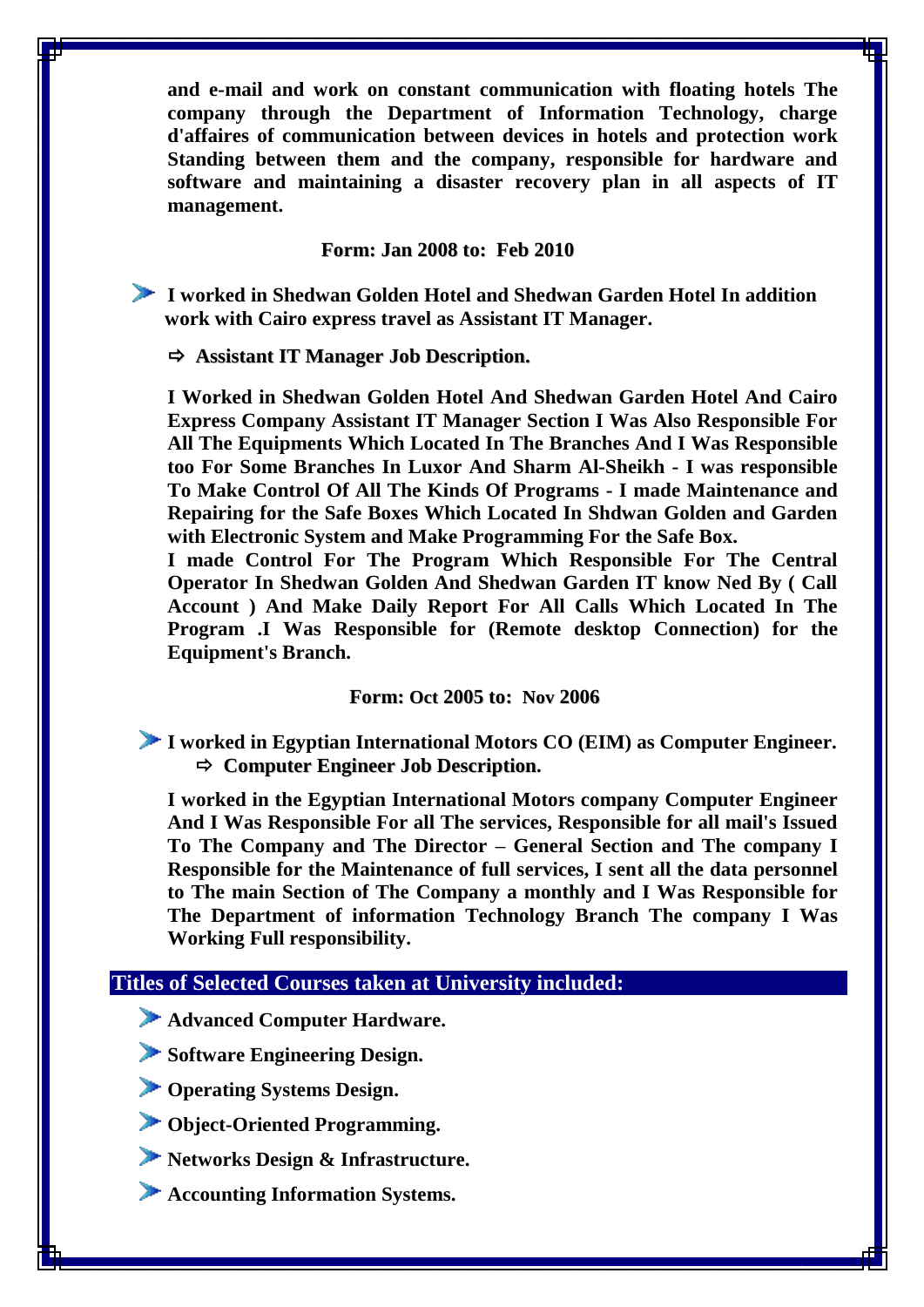## **Web Designing (HTML. JAVA Script) .**

#### **Experience and skills:**

- **Installation and Administration of Windows 98, Windows 2000, Windows XP, Windows 2003 Server R2 ,Windows Vista, Windows 7 and Windows 8 .**
- **Configuring and Administering Domain Controllers and Active Directory Services**.
- **Microsoft Certified System Administrator (CCNA).**
- **Microsoft Certified System Engineer (CCNP )**
- **Configuring Network Protocols, TCP/IP addresses, Subnet Mask.**
- **Proficient user of web browsing and Designing.**
- **Proficient user of Photoshop program.**
- **Proficient user of other media programs.**
- **Proficient user of Network.**
- **Proficient user of Dream Waver.**
- **Proficient user of Actual Drawing.**
- **Proficient user of hard ware, soft ware.**

## **Operating Systems :**

- **MS-DOS.**
- **MS-Windows.**

### **Microsoft Desktop Applications :**

- **MS-Word.**
- **MS-Excel.**
- **MS-Outlook.**
- **MS-Access.**
- **MS-Power Point.**
- **MS-FrontPage.**

## **Graphic Applications:**

**Adobe Photoshop CS.**